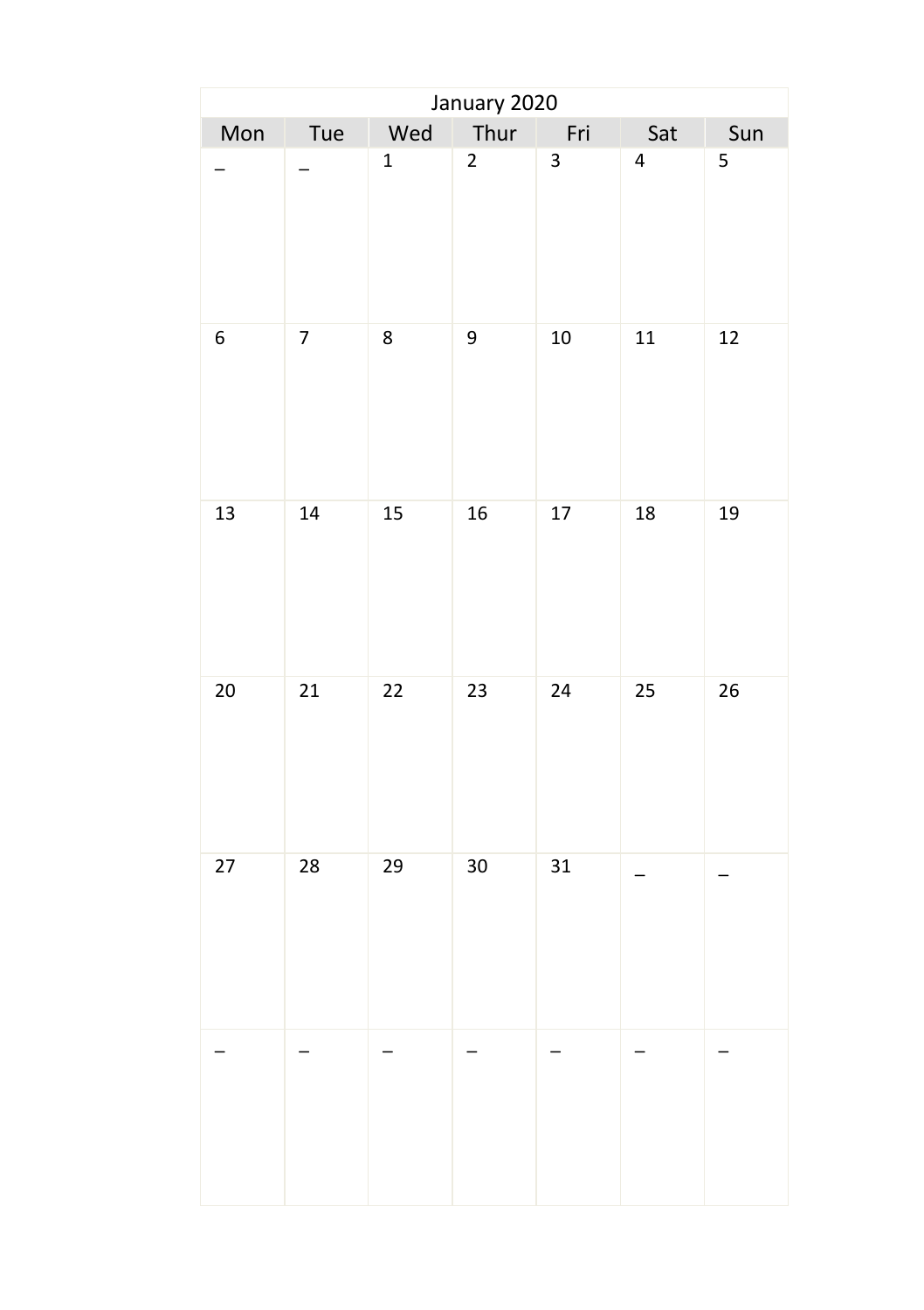| February 2020 |                |     |      |                |              |                |  |  |
|---------------|----------------|-----|------|----------------|--------------|----------------|--|--|
| Mon           | Tue            | Wed | Thur | Fri            | Sat          | Sun            |  |  |
|               |                |     |      |                | $\mathbf{1}$ | $\overline{2}$ |  |  |
| 3             | $\overline{4}$ | 5   | 6    | $\overline{7}$ | 8            | 9              |  |  |
| $10\,$        | 11             | 12  | 13   | 14             | 15           | 16             |  |  |
| $17\,$        | 18             | 19  | 20   | $21\,$         | 22           | 23             |  |  |
| 24            | 25             | 26  | 27   | 28             | 29           |                |  |  |
|               |                |     |      |                |              |                |  |  |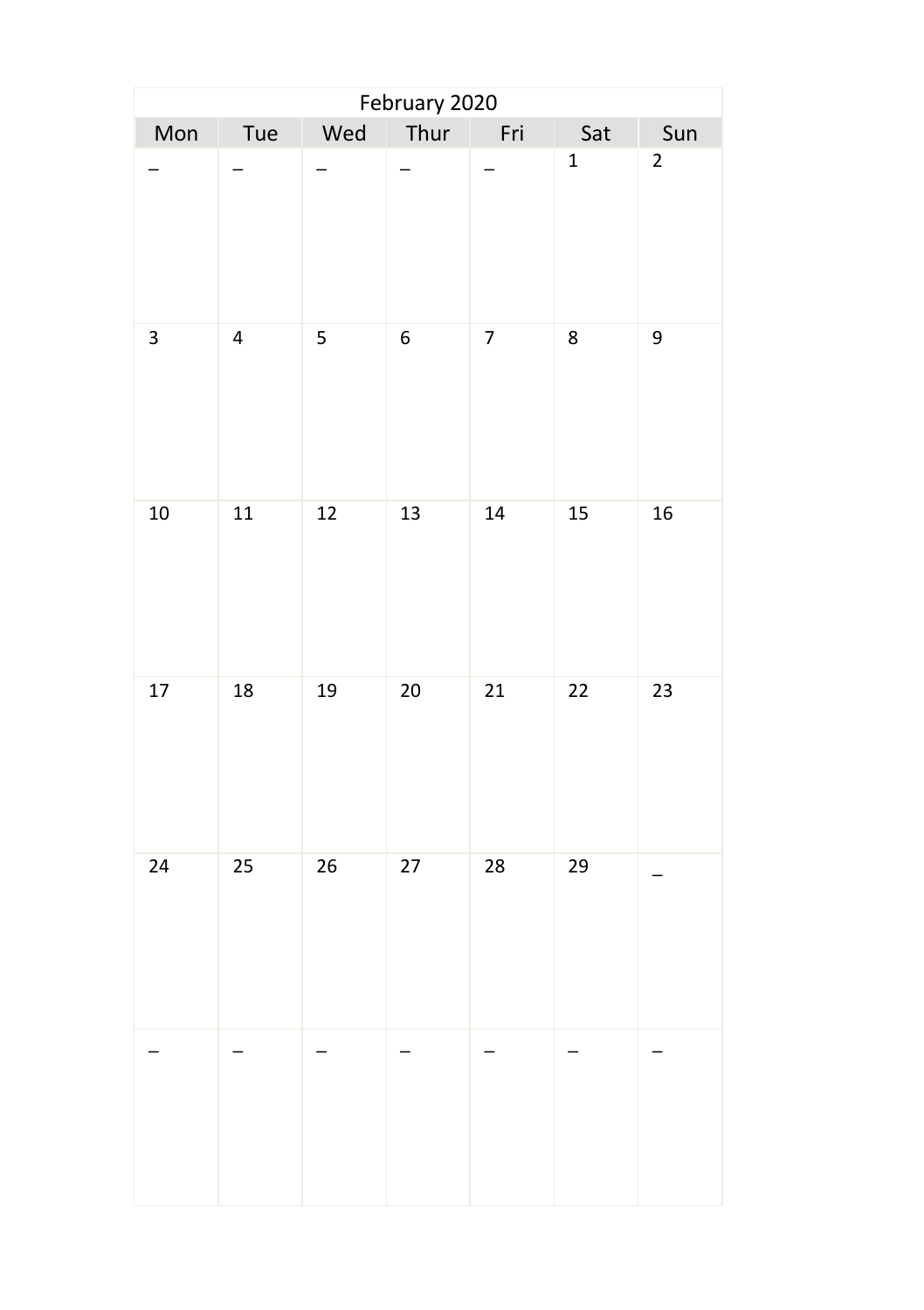|                |                         |                          | <b>March 2020</b> |                |                          |              |
|----------------|-------------------------|--------------------------|-------------------|----------------|--------------------------|--------------|
| Mon            | Tue                     | Wed                      | Thur              | Fri            | Sat                      | Sun          |
|                |                         |                          | Ξ.                |                | $\frac{1}{2}$            | $\mathbf{1}$ |
| $\overline{2}$ | $\overline{\mathbf{3}}$ | $\overline{4}$           | 5 <sup>1</sup>    | 6 <sup>1</sup> | 7 <sup>7</sup>           | 8            |
| 9              | 10                      | 11                       | 12                | 13             | 14                       | 15           |
| 16             | 17                      | 18                       | 19                | 20             | 21                       | 22           |
| 23             | 24                      | 25                       | 26                | 27             | 28                       | 29           |
| 30             | 31                      | $\overline{\phantom{0}}$ |                   |                | $\overline{\phantom{0}}$ |              |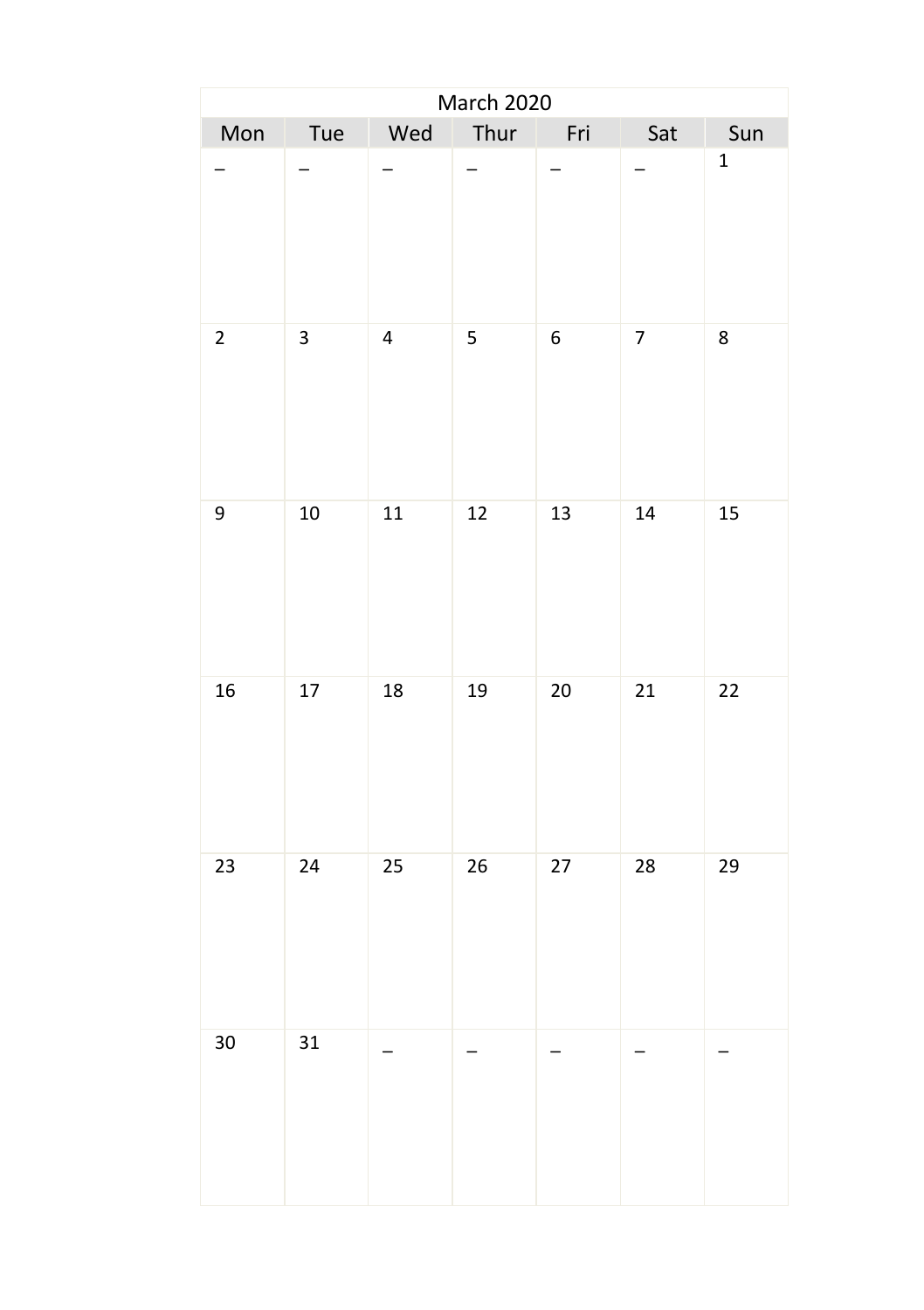| April 2020 |                          |              |                |              |                         |     |  |  |
|------------|--------------------------|--------------|----------------|--------------|-------------------------|-----|--|--|
| Mon        | Tue                      | Wed          | Thur           | Fri          | Sat                     | Sun |  |  |
|            |                          | $\mathbf{1}$ | $\overline{2}$ | $\mathbf{3}$ | $\overline{\mathbf{4}}$ | 5   |  |  |
| 6          | $\overline{\mathcal{I}}$ | 8            | 9              | $10\,$       | 11                      | 12  |  |  |
| 13         | 14                       | 15           | 16             | 17           | 18                      | 19  |  |  |
| $20\,$     | 21                       | 22           | 23             | 24           | 25                      | 26  |  |  |
| 27         | 28                       | 29           | 30             |              |                         |     |  |  |
|            |                          |              |                |              |                         |     |  |  |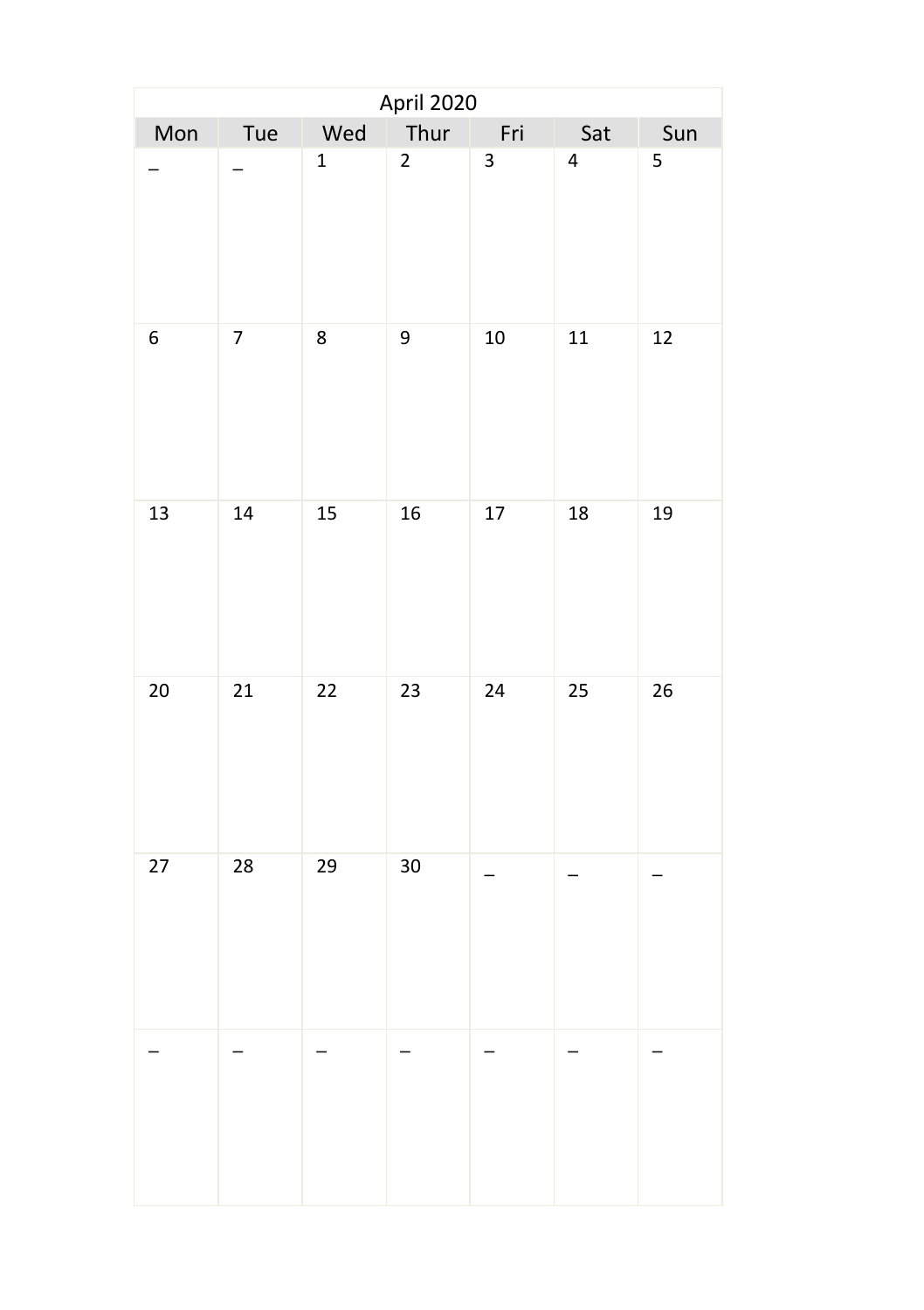|           |                         |        | May 2020       |              |                |     |
|-----------|-------------------------|--------|----------------|--------------|----------------|-----|
| Mon       | Tue                     | Wed    | Thur           | Fri          | Sat            | Sun |
|           |                         | -      | $\overline{a}$ | $\mathbf{1}$ | $\overline{2}$ | 3   |
| $\pmb{4}$ | $\overline{\mathbf{5}}$ | 6      | $\overline{7}$ | 8            | 9              | 10  |
| 11        | 12                      | 13     | 14             | 15           | 16             | 17  |
| 18        | 19                      | $20\,$ | 21             | 22           | 23             | 24  |
| 25        | 26                      | 27     | 28             | 29           | 30             | 31  |
|           | L                       |        |                |              |                |     |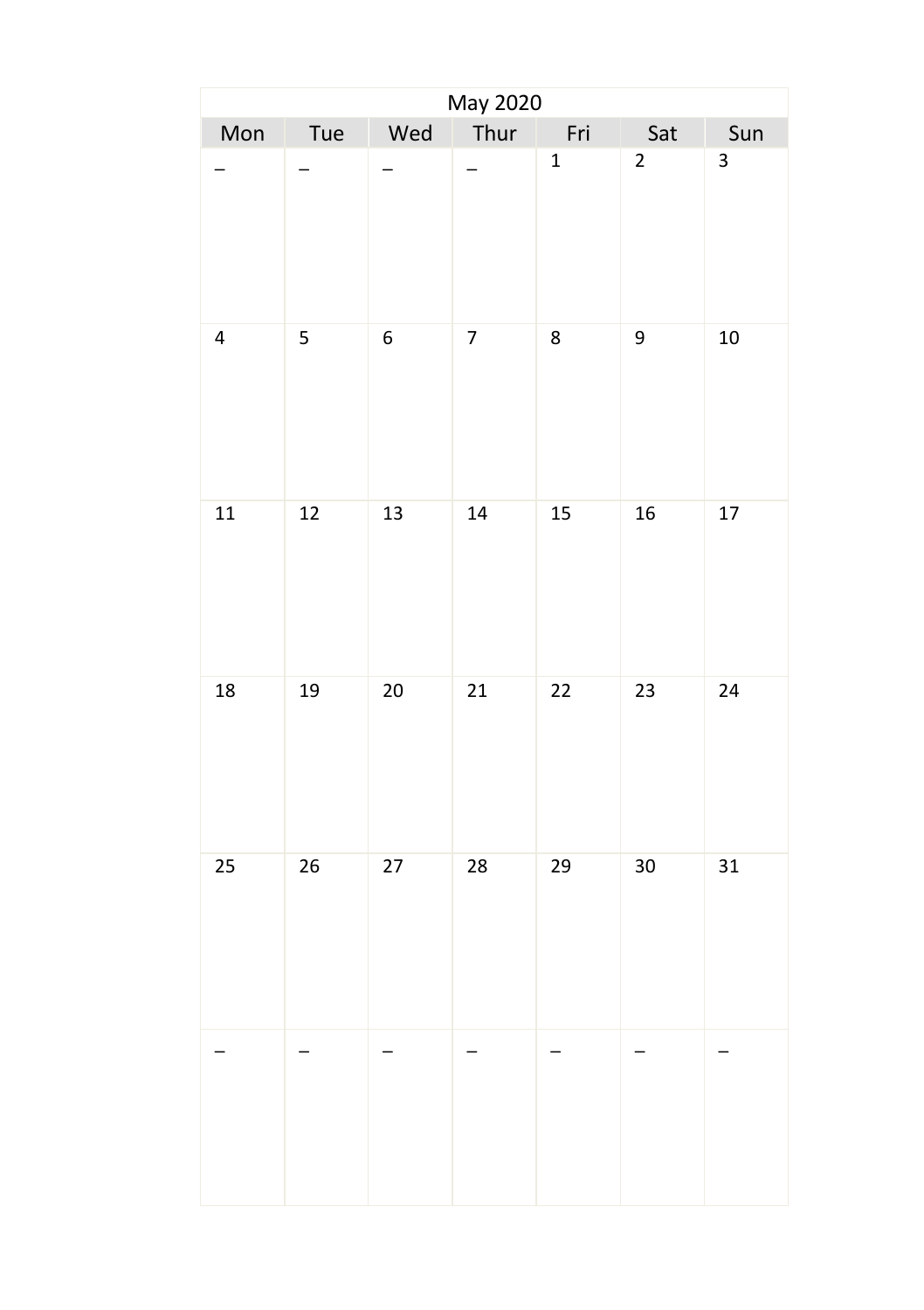|              |                 |     | June 2020               |     |        |                |
|--------------|-----------------|-----|-------------------------|-----|--------|----------------|
| Mon          | Tue             | Wed | Thur                    | Fri | Sat    | Sun            |
| $\mathbf{1}$ | $\overline{2}$  | 3   | $\overline{\mathbf{4}}$ | 5   | 6      | $\overline{7}$ |
| 8            | 9               | 10  | 11                      | 12  | 13     | 14             |
| 15           | 16              | 17  | 18                      | 19  | $20\,$ | 21             |
| 22           | 23              | 24  | 25                      | 26  | $27\,$ | 28             |
| 29           | 30 <sub>o</sub> |     |                         |     |        |                |
|              |                 |     |                         |     |        |                |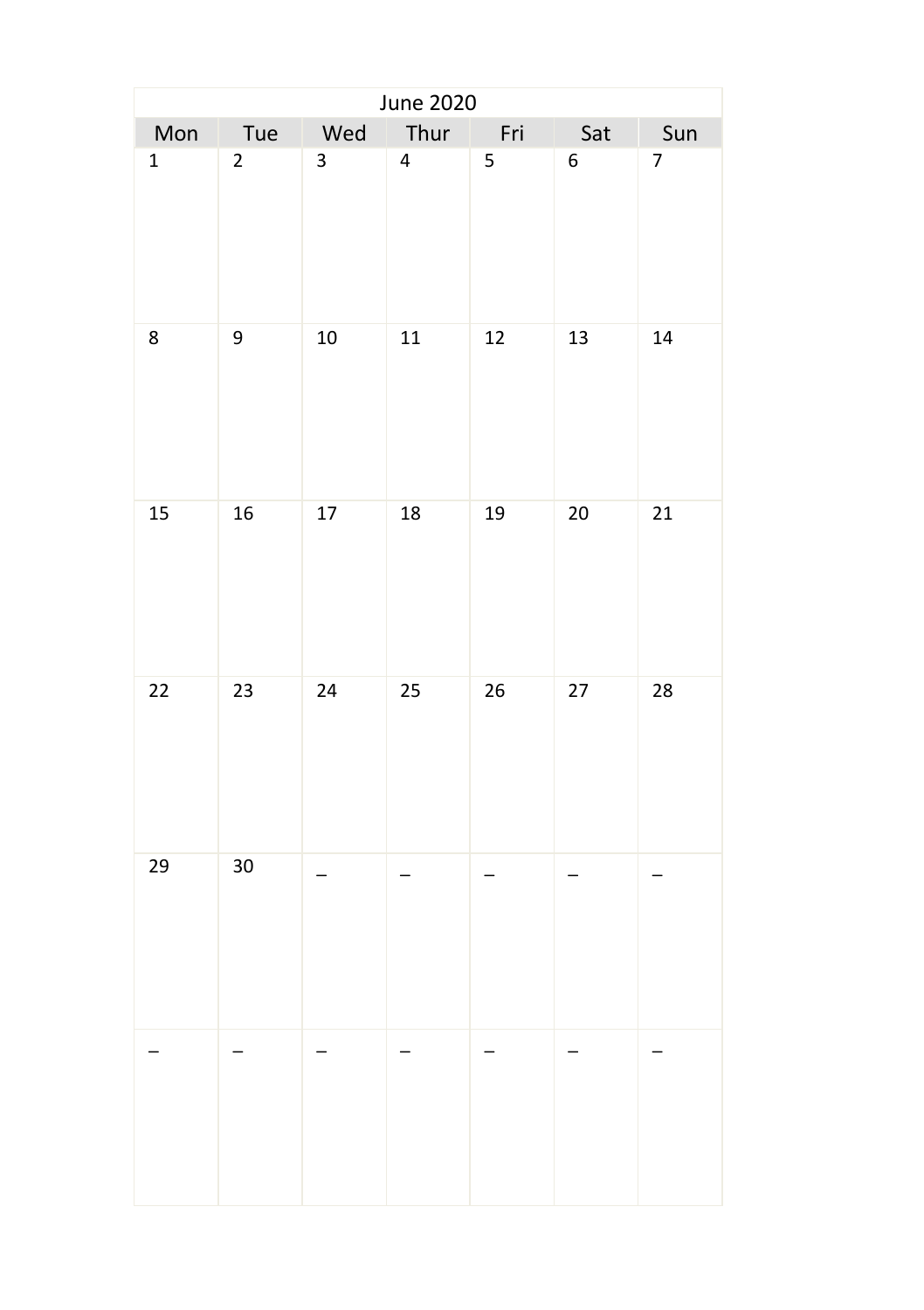| <b>July 2020</b> |                |                |                |                         |                |                         |  |  |
|------------------|----------------|----------------|----------------|-------------------------|----------------|-------------------------|--|--|
| Mon              | Tue            | Wed            | Thur           | Fri                     | Sat            | Sun                     |  |  |
|                  |                | $\overline{1}$ | $\overline{2}$ | $\overline{\mathbf{3}}$ | $\overline{4}$ | $\overline{\mathbf{5}}$ |  |  |
| 6                | $\overline{7}$ | 8              | 9              | $10\,$                  | ${\bf 11}$     | 12                      |  |  |
| 13               | 14             | 15             | 16             | 17                      | 18             | 19                      |  |  |
| 20               | 21             | 22             | 23             | 24                      | 25             | 26                      |  |  |
| 27               | 28             | 29             | 30             | 31                      |                |                         |  |  |
|                  |                |                |                |                         |                |                         |  |  |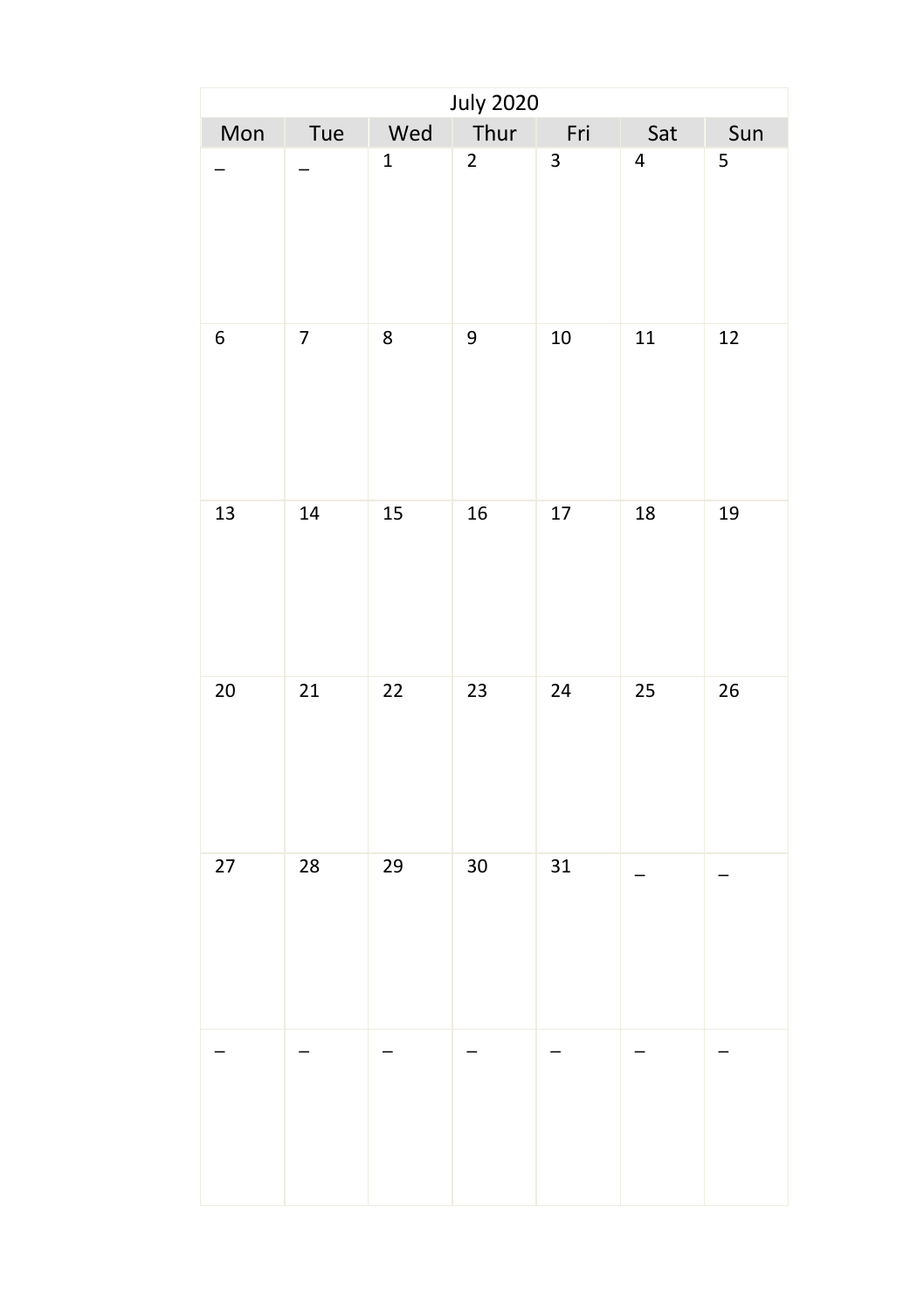|        |                          |     | August 2020 |                |              |                |
|--------|--------------------------|-----|-------------|----------------|--------------|----------------|
| Mon    | Tue                      | Wed | Thur        | Fri            | Sat          | Sun            |
|        |                          |     |             |                | $\mathbf{1}$ | $\overline{2}$ |
| 3      | $\overline{4}$           | 5   | 6           | $\overline{7}$ | 8            | 9              |
| 10     | 11                       | 12  | 13          | 14             | 15           | 16             |
| $17\,$ | 18                       | 19  | 20          | 21             | 22           | 23             |
| 24     | 25                       | 26  | 27          | 28             | 29           | 30             |
| 31     | $\overline{\phantom{0}}$ |     |             |                |              |                |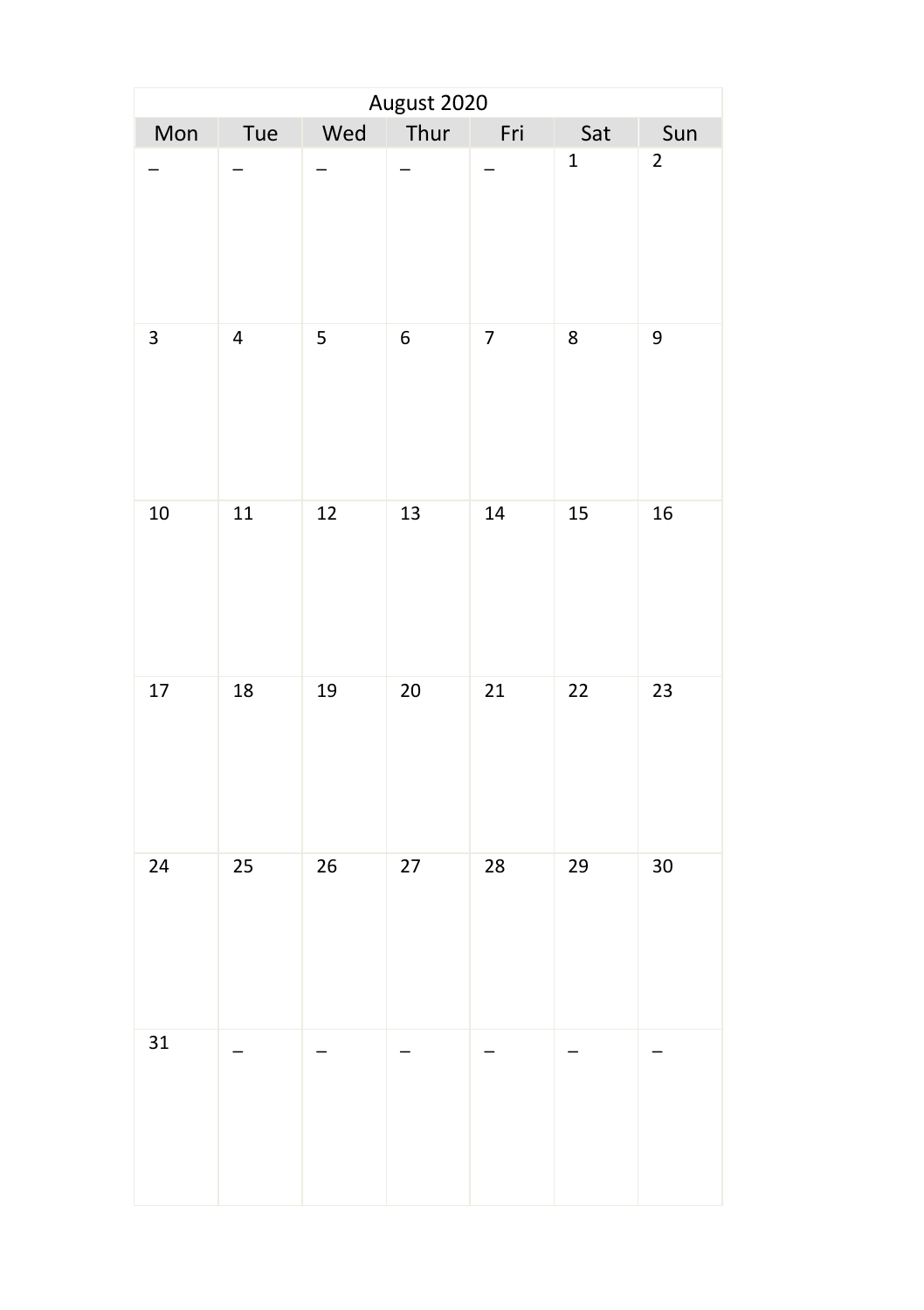| September 2020 |                |                |      |                         |                         |                |  |  |
|----------------|----------------|----------------|------|-------------------------|-------------------------|----------------|--|--|
| Mon            | Tue            | Wed            | Thur | Fri                     | Sat                     | Sun            |  |  |
|                | $\overline{1}$ | $\overline{2}$ | 3    | $\overline{\mathbf{4}}$ | $\overline{\mathbf{5}}$ | $\overline{6}$ |  |  |
| $\overline{7}$ | 8              | 9              | 10   | 11                      | 12                      | 13             |  |  |
| 14             | 15             | 16             | 17   | 18                      | 19                      | 20             |  |  |
| 21             | 22             | 23             | 24   | 25                      | 26                      | 27             |  |  |
| 28             | 29             | 30             |      |                         |                         |                |  |  |
|                |                |                |      |                         |                         |                |  |  |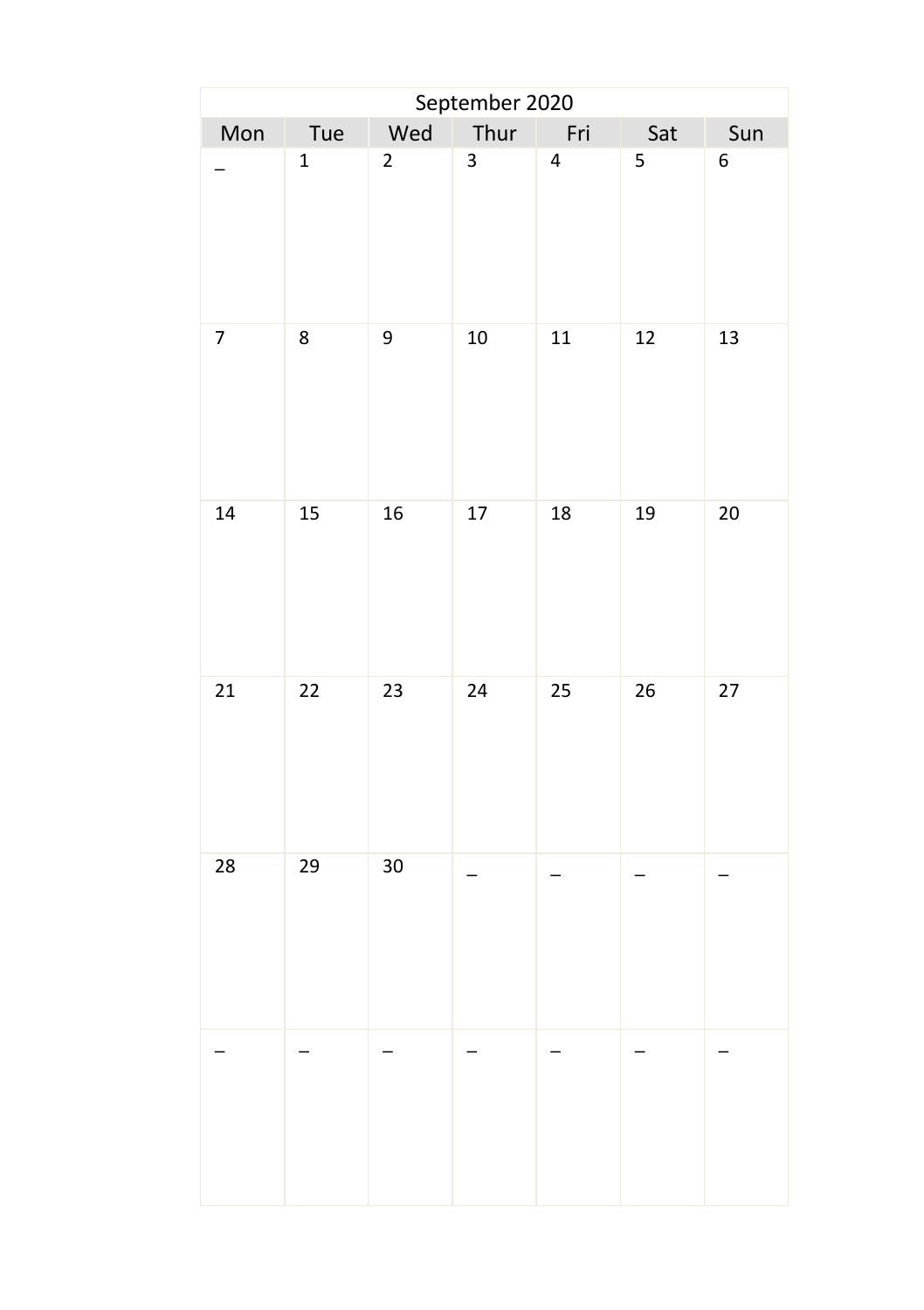| October 2020 |        |                  |              |                |                 |                         |  |  |
|--------------|--------|------------------|--------------|----------------|-----------------|-------------------------|--|--|
| Mon          | Tue    | Wed              | Thur         | Fri            | Sat             | Sun                     |  |  |
|              |        |                  | $\mathbf{1}$ | $\overline{2}$ | $\overline{3}$  | $\overline{\mathbf{4}}$ |  |  |
| 5            | 6      | $\boldsymbol{7}$ | 8            | 9              | 10 <sub>1</sub> | $11\,$                  |  |  |
| $12\,$       | 13     | 14               | 15           | 16             | 17              | 18                      |  |  |
| 19           | $20\,$ | 21               | 22           | 23             | 24              | 25                      |  |  |
| 26           | 27     | 28               | 29           | 30             | 31              |                         |  |  |
|              |        |                  |              |                |                 |                         |  |  |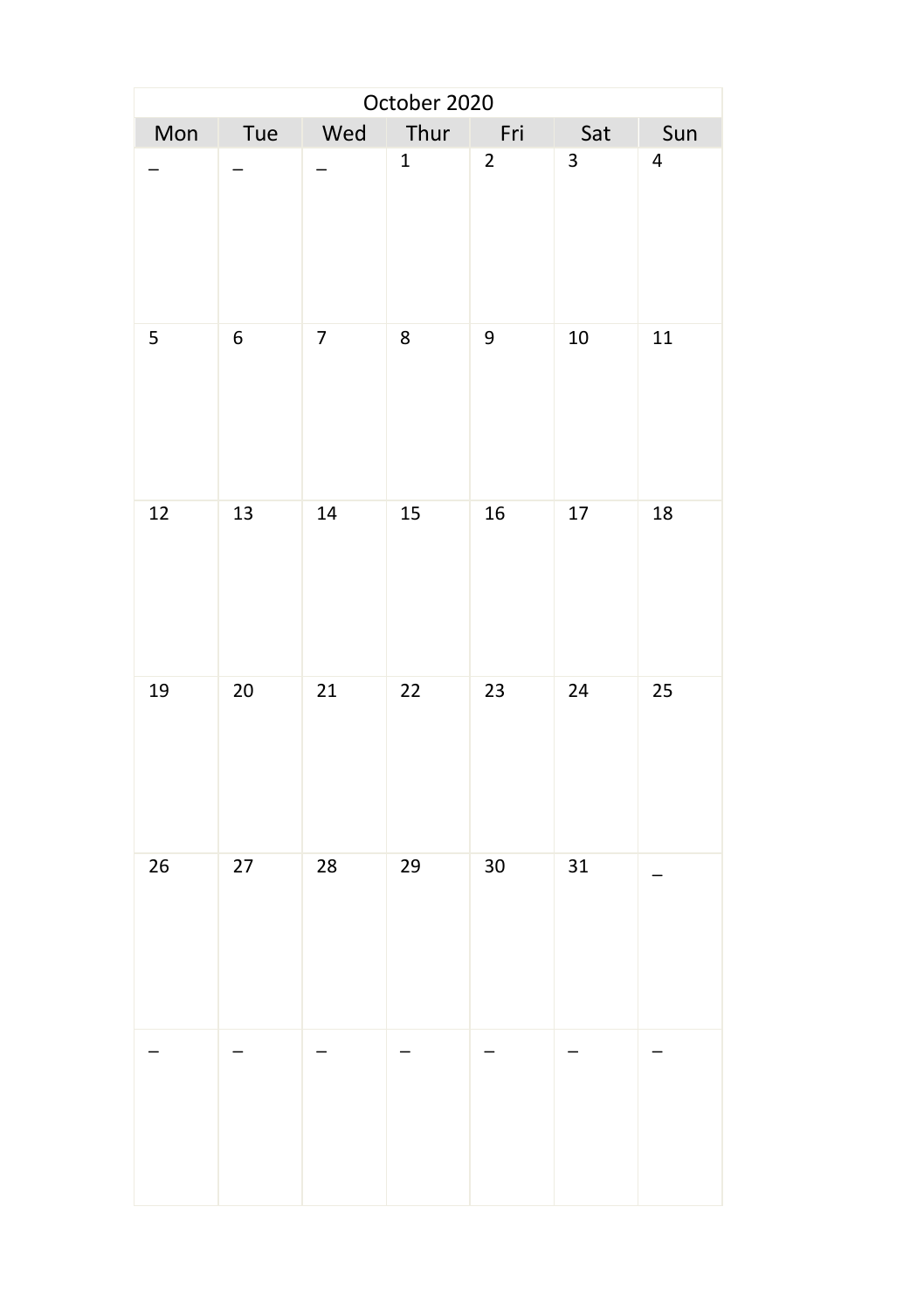|              |                          |                | November 2020            |                 |                          |              |
|--------------|--------------------------|----------------|--------------------------|-----------------|--------------------------|--------------|
| Mon          | Tue                      |                | Wed Thur Fri             |                 | Sat                      | Sun          |
|              |                          | -              | $\overline{\phantom{0}}$ |                 | $\overline{\phantom{0}}$ | $\mathbf{1}$ |
| $\mathbf{2}$ | $\overline{\mathbf{3}}$  | $\overline{4}$ | 5 <sup>1</sup>           | 6 <sup>1</sup>  | 7 <sup>7</sup>           | 8            |
| 9            | 10                       | 11             | 12                       | 13              | 14                       | 15           |
| 16           | 17                       | 18             | 19                       | 20 <sub>2</sub> | 21                       | 22           |
| 23           | 24                       | 25             | 26                       | 27              | 28                       | 29           |
| 30           | $\overline{\phantom{0}}$ |                |                          |                 |                          |              |